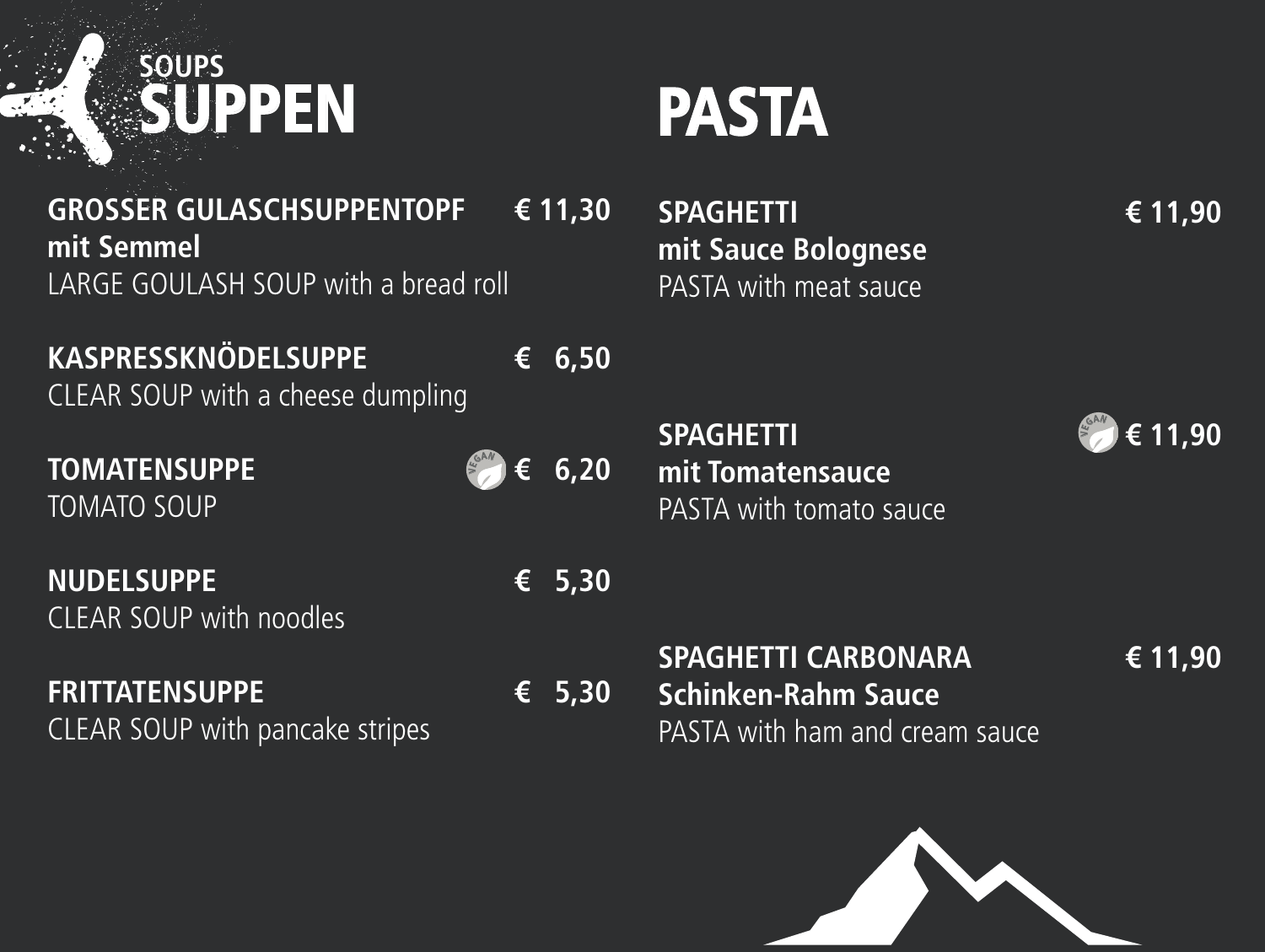# **BURGER**

**BEEFBURGER € 12,10 mit Pommes Frites** with French fries

**CHICKEN BURGER € 12,10 mit Pommes Frites** with French fries

**VEGAN BURGER**  $\qquad \qquad$   $\qquad \qquad$   $\qquad \qquad$   $\qquad$   $\qquad$  12,10 **mit Pommes Frites** with French fries

**PORTION POMMES FRITES**  $\mathcal{F}'$   $\in$  5,90 PORTION OF FRENCH FRIES

**OFENKARTOFFEL mit Sauerrahmsauce & Räucherlachs**  BAKED POTATO with sour cream sauce & smoked salmon **€ 16,60**

**OFENKARTOFFEL mit Sauerrahmsauce knusprigen Speck & Zwiebel**  BAKED POTATO with sour cream sauce, crispy bacon & onion **€ 13,50**

**OFENKARTOFFEL mit Sauerrahmsauce & Gemüse**  BAKED POTATO with sour cream sauce & vegetables **V EGGI<sup>E</sup>**

## **OFENKARTOFFEL BAKED POTATO**











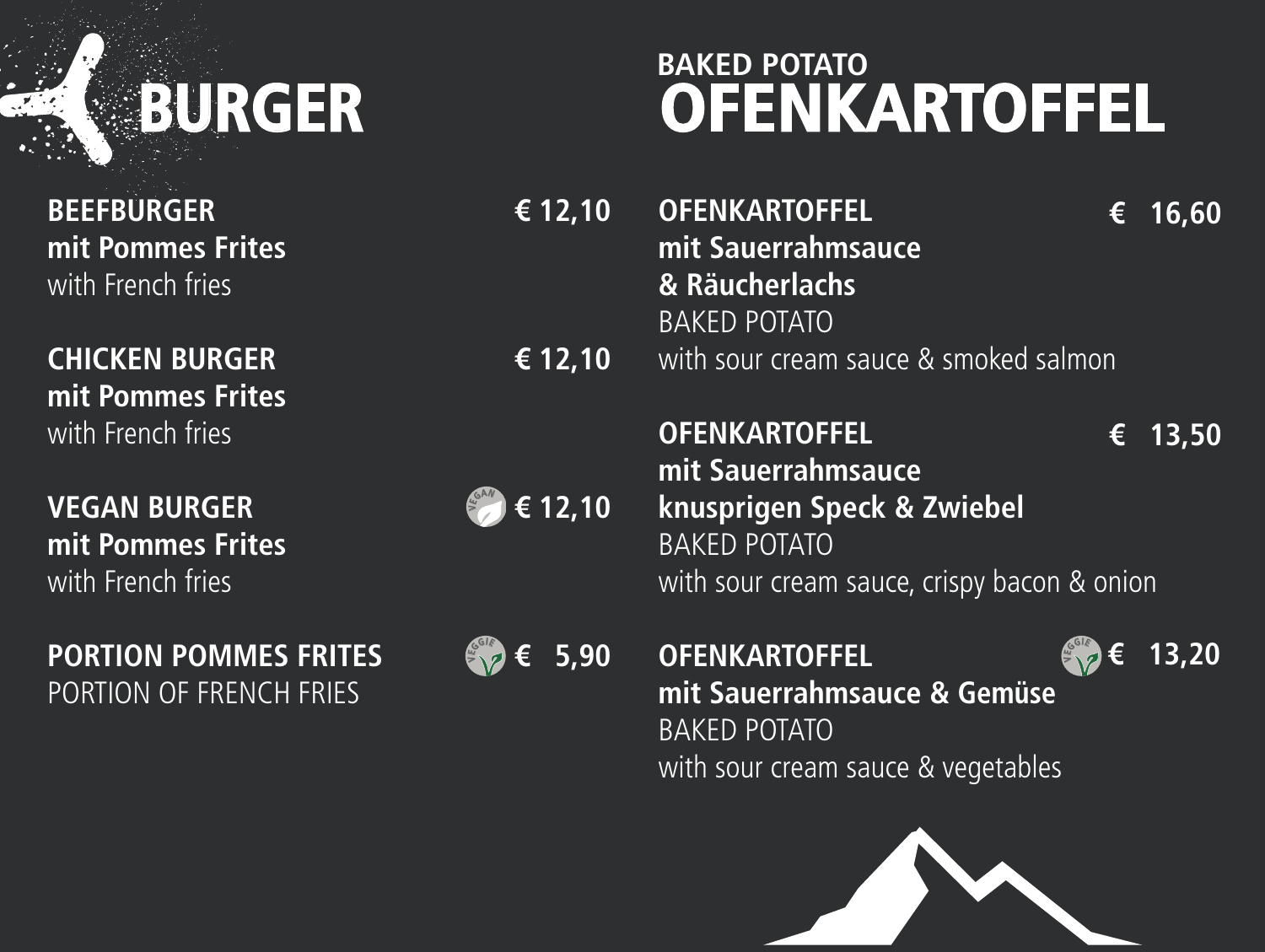**BERNER WÜRSTEL € 12,50 mit Pommes Frites** BACON AND CHEESE SAUSAGE with French fries

**CURRYWURST MIT POMMES € 12,50** CURRY SAUSAGE with French fries

**mit Pommes Frites** with French fries

**GRILLWÜRSTEL € 11,90 mit Pommes Frites**  GRILLED SAUSAGES with French fries



## **WIENER SCHNITZEL vom Schwein € 16,90** BREADED ESCALOPE of pork

## **SKI KLASSIKER CLASSICS**

### **PUTENSCHNITZEL € 16,90 mit Pilzrahmsauce und Spätzle** GRILLED ESCALOPE OF TURKEY with creamy mushroom sauce and spaetzle









**ALTERNATIVE BEILAGEN: Petersilienkartoffeln, Ofenkartoffel, Spätzle** ALTERNATE SIDE DISHES: parsley potatoes, baked potato, spaetzle